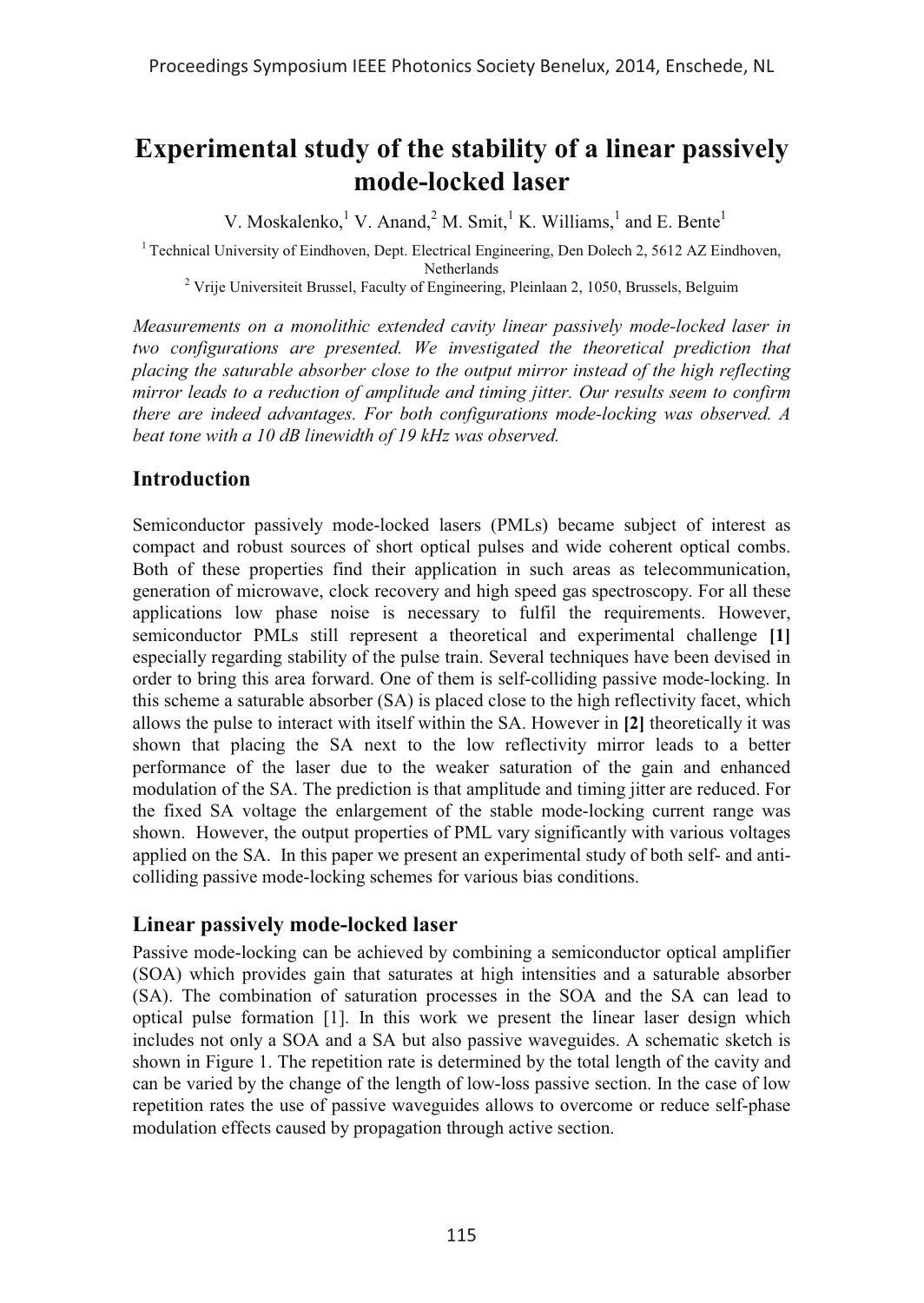

Figure 1. Sketch of linear passive mode-locked laser. Multimode interference reflectors (MIR) with 50% and 100% reflection were used as a mirror. Three active sections (grey) were positioned in the way that colliding and anti-colliding designs were realized.

Multimode interference couplers (MIR) of 50% and 100% reflections were used as output coupler (OC) and end-mirror (EM) respectively. The laser contains two short active sections (SA1 and SA2) and one longer section (SOA) which were based on a multi-quantum well waveguide core. The active sections SA1 and SOA are electrically isolated. Such a design allowed for realizing two configurations in the same device. The SA can be located near the OC or near the EM. The 'SA near OC' configuration can be achieved by the applying a reverse bias on SA1 and a forward bias of the same current density on the SOA and SA2 sections. In order to investigate the performance of the laser when the SA is placed at the high reflectance facet SA1 and the SOA must be forward biased and SA2 must be reversely biased. The total length of the cavity was 5.55 mm (7.4 GHz repetition rate). The SOA section was 2 mm long and SA1 and SA2 had equal length of 100 µm. The device presented here was fabricated within a multiproject wafer run available through an Oclaro foundry service.

#### **Characterization of linear PM laser with MIR reflector**

The device was mounted on a copper chuck and the temperature was stabilized at  $18^{\circ}$  C. The output light was collected using lensed fibers with antireflection coating. Optical isolators were used to prevent back reflections into the cavity. The optical comb of longitudinal modes and beat signals of these modes were observed under various operating conditions. The optical spectra were recorded using a 100 MHz resolution spectrum analyzer. RF beat tones were generated in a 50 GHz photodiode and recorded using a 50 GHz electrical spectrum analyzer. Figure 2 (a, b) shows examples of a RF and an optical spectrum recorded at  $I_{\text{SOA}}$  = 96 mA and  $U_{\text{SA}}$  = -0.6 V. The RF spectrum in Figure 2 (a) shows a clear peak at the fundamental frequency 7.4 GHz. The inset shows full span RF spectrum with second and third harmonics at 14.8 GHz and 22.2 GHz respectively. The observed peak had a 36.5 dB height over low frequency components and a 73 kHz width measured at  $-10$  dB ( $-25$  kHz FWHM). The optical spectrum in Figure 2 (b) shows optical comb of longitudinal modes separated by 7.4 GHz.

The different operational regimes observed depend on the bias conditions. Figure 2 shows maps of the height of the RF peak (in dB) at the fundamental frequency of 7.4 GHz over the low frequency noise as a function of  $I<sub>SOA</sub>$  and  $U<sub>SA</sub>$  when SA1 Figure  $2(c)$  or SA2 Figure  $2(d)$  is used as the SA. The limit of injected current was determined by the maximum power of the heat dissipation in the SA caused by the absorbed optical power. It was shown [2] that in the 'SA near EM' configuration the average power of the pulse in SA is much lower than the 'SA near OC' configuration. This allows for higher pumping currents in the 'SA near EM' scheme (Figure 2 (d)). The blue zone indicates continuous wave (CW) operation (RF peak heights of 0 dB).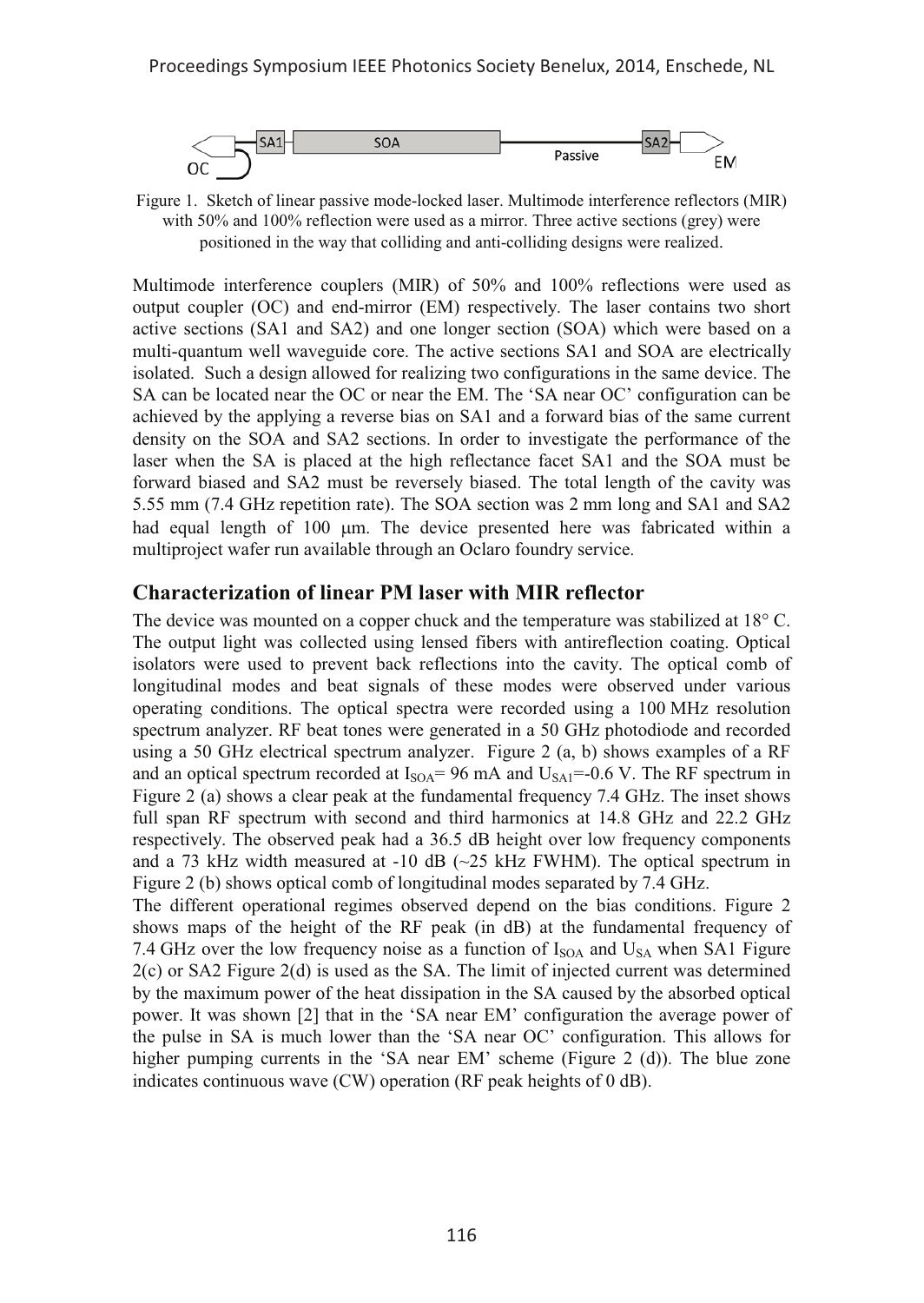

Figure 2. a) RF spectrum recorded at  $I_{\text{SOA}}=96 \text{ mA}$  and  $U_{\text{SA}}=-0.6 \text{ V}$  for the case when absorber is placed to the low reflectivity output mirror. Inset: Broadband RF spectrum showing second and third harmonics. b) The optical spectrum at the same operating conditions as in (a). A map of the RF peak height as a function of bias conditions measured for the case when SA is placed at the output coupler (a) and when SA is at the end mirror (b).

Figure 2 (c) shows a region where the RF peak height has negative values (dark blue zone). It means that low-frequency components (between 25 MHz and 2 GHz) are present and exceed the RF peak at the fundamental frequency. A laser can exhibit Qswitched mode-locking when saturation process in the gain and SOA are not balanced within one round trip. For the both configurations the device enters the mode-locked state (red and yellow zone) with increasing  $I_{\text{SOA}}$ . Notice that the laser in the 'SA near OC' configuration (Figure 2 (c)) shows an increase of RF peak power from 20 to 40 dB over the low frequency noise with increasing  $I_{\text{SOA}}$ . This is related to the increase of total optical power. In this case the ratio between the AC and DC signal stays constant over a whole range of operating conditions which correspond to the mode-locking state. However, in the case of the 'SA near EM' configuration (Figure 2 (d)) the RF peak height does not grow with an increasing I<sub>SOA</sub>. The AC/DC power ratio achieves maximal values at the bias conditions indicated by the black dashed contour. Further increase of  $I_{\text{SOA}}$  leads to the broadening and decrease of the RF signal at the fundamental frequency. This indicates decrease of mode-locking quality.

In order to compare the stability of the pulse train of both configurations, the linewidth of the RF peak for various operating conditions was measured. Figure 3 shows maps of the RF linewidth measured at the -10 dB level. Figure 3 (a) presents different zones indicating linewidths of the RF peak for the 'SA near OC' scheme. The dark blue zone